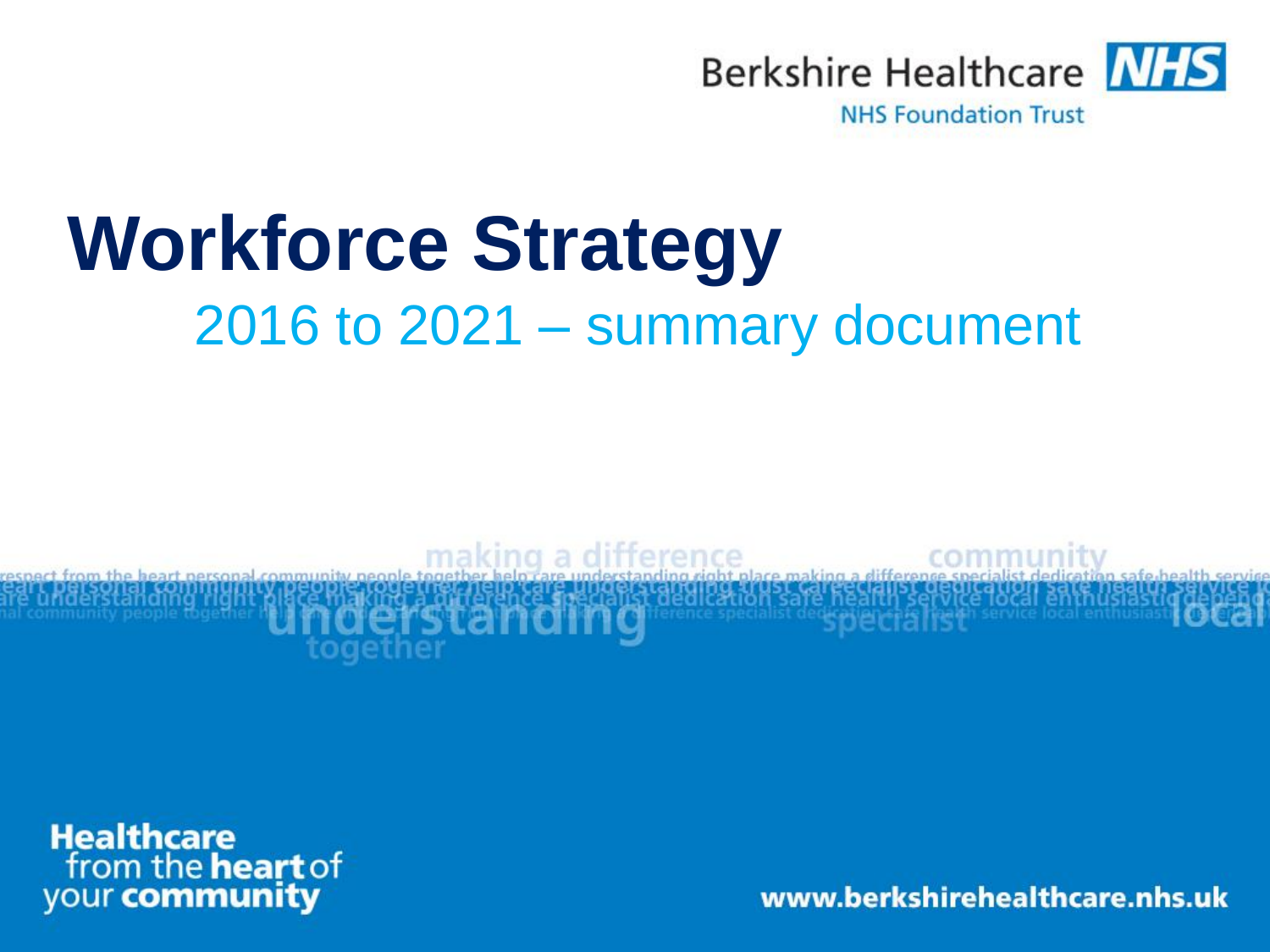# **Purpose and key elements of our strategy**



| 1. Why do<br>we need a<br>workforce<br>strategy?                   | • To address the risk to quality/safety and achievement of strategic objectives and vision<br>posed by gaps in our workforce<br>• To achieve and sustain an overall CQC rating of 'Outstanding'<br>• To underpin our approach to Quality and Service Improvement<br>• To provide a joined up plan including all our workforce initiatives<br>• To influence the decisions/ respond to the issues affecting the supply of health and<br>social care skills                                                       |
|--------------------------------------------------------------------|-----------------------------------------------------------------------------------------------------------------------------------------------------------------------------------------------------------------------------------------------------------------------------------------------------------------------------------------------------------------------------------------------------------------------------------------------------------------------------------------------------------------|
| 2. What<br>questions<br>are we trying<br>to answer?                | • How do we ensure we have a resilient and sustainable workforce (with the right skills,<br>knowledge experience) aligned to our service delivery model and the wider system<br>requirements?<br>. What more should we prioritise and do to attract, recruit, develop and retain staff in the<br>short, medium and longer term?<br>• How and with whom must we collaborate to achieve our agreed workforce priorities?<br>• What in-house capability do we need to develop workforce plans on an ongoing basis? |
| 3. What are<br>the key<br>activities for<br>workforce<br>planning? | • Building a shared understanding of workforce planning as a multi-disciplinary<br>activity including consideration of need, demand and supply<br>• Knowing our numbers, the gaps in our understanding of our current position and how<br>we can close those gaps<br>• Establishing the right capabilities and structures to establish workforce planning<br>within the organisation                                                                                                                            |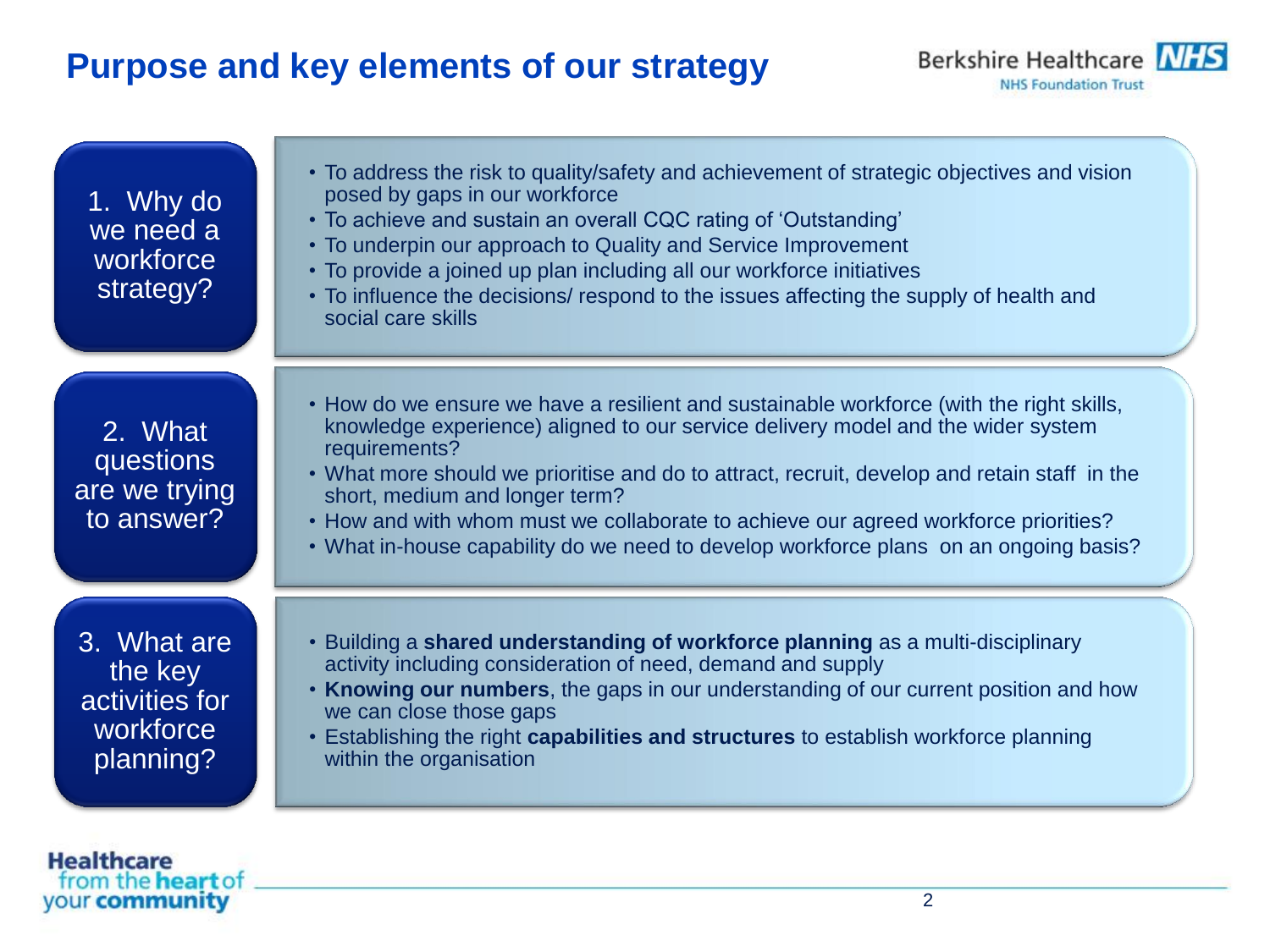# **Key risks to address and document structure**



In common with other NHS Trusts, the lack of a skilled workforce /staff shortages are the biggest risk to our ability to deliver services safely and achieve our objectives for quality. This also presents a risk to our clinical, operational and financial performance. The three worst affected groups are doctors, nursing staff (registered and non-registered) and allied health professionals with gross vacancies and spend on agency staff being fuelled by difficulties in both attracting and retaining staff.

The Royal College of Nursing Labour Market Review 2016 highlights the "triple effect" of reductions of nurse training places, a rise in the proportion of nurses within ten years of retirement, and the cumulative impact of pay policy and rising demand. The Royal College of Physicians report " Underfunded, under-doctored, overstretched: the NHS in 2016" identifies the need to fund demand growth, increase training places and address workload pressures.

This document sets out the background to our own current position, what we are doing to address areas of concern and what further work we will do to ensure that we are able to recruit and retain the staff we need. This builds on our Organisational Development Strategy which has established our listening into action programme, values based appraisal and recruitment, our talent management and excellent manager programmes as well as our compassionate leadership training. This approach has been affirmed by the recently published "Developing People, Improving Care" guidance from NHS Improvement, and we are committed to continuing our values based approach to OD, Workforce and Quality Improvement.

### **Document structure**

- Slides 4 to 6 describe the main internal and external issues impacting our workforce capacity and capability
- Slides 7 to 9 describe the action we are taking now to address these pressures and challenges
- Slides 10 to 12 describe our attraction and retention initiatives, identified gaps and additional med/longer term initiatives
- Slide 13 addresses the setting of workforce capacity targets at a Trust and Service level
- Slide 14 sets out when the benefits of key initiatives should be realised, recognising that many are now underway
- Slides 15 to 17 set out our approach to building our strategic workforce planning capability (including a proposed implementation plan and summary of key messages confirmed by the Trust Board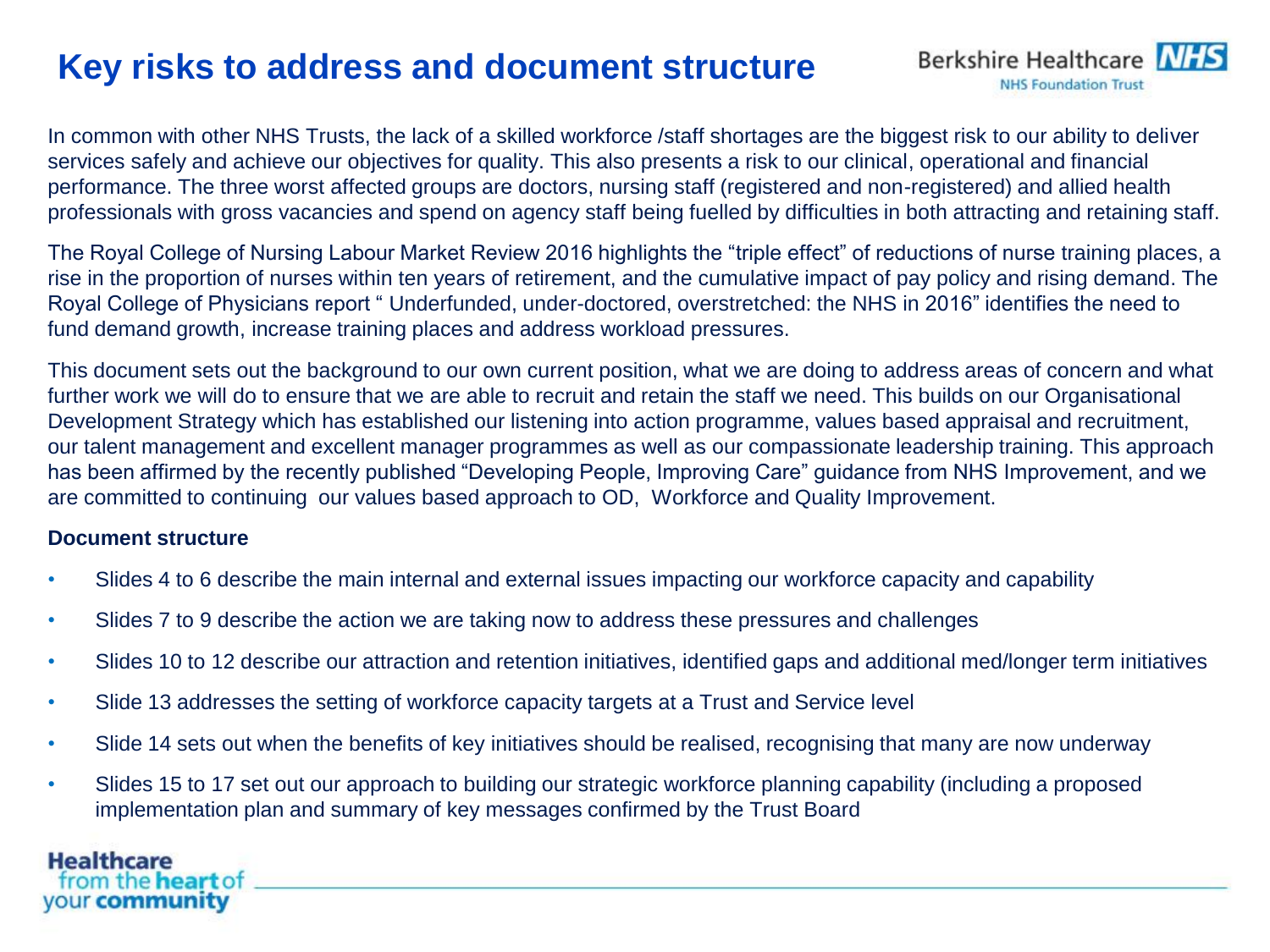# **Key issues impacting our workforce capacity:**



**Annual Labour Turnover Rate by adjacent Trust, July 2015 & July 2016**



In comparison to last year, our turnover rate has reduced by 1%, and the Thames Valley average has come down by 1.25%. Oxford Health (our benchmark) is no longer the best, increasing by 0.32%. For context, figures quoted for average turnover rates for all sectors in the UK range from 10 – 16.7%, with social care turnover at approximately 25.4% (Skills for Care 2015)**Healthcare** from the **heart** of your community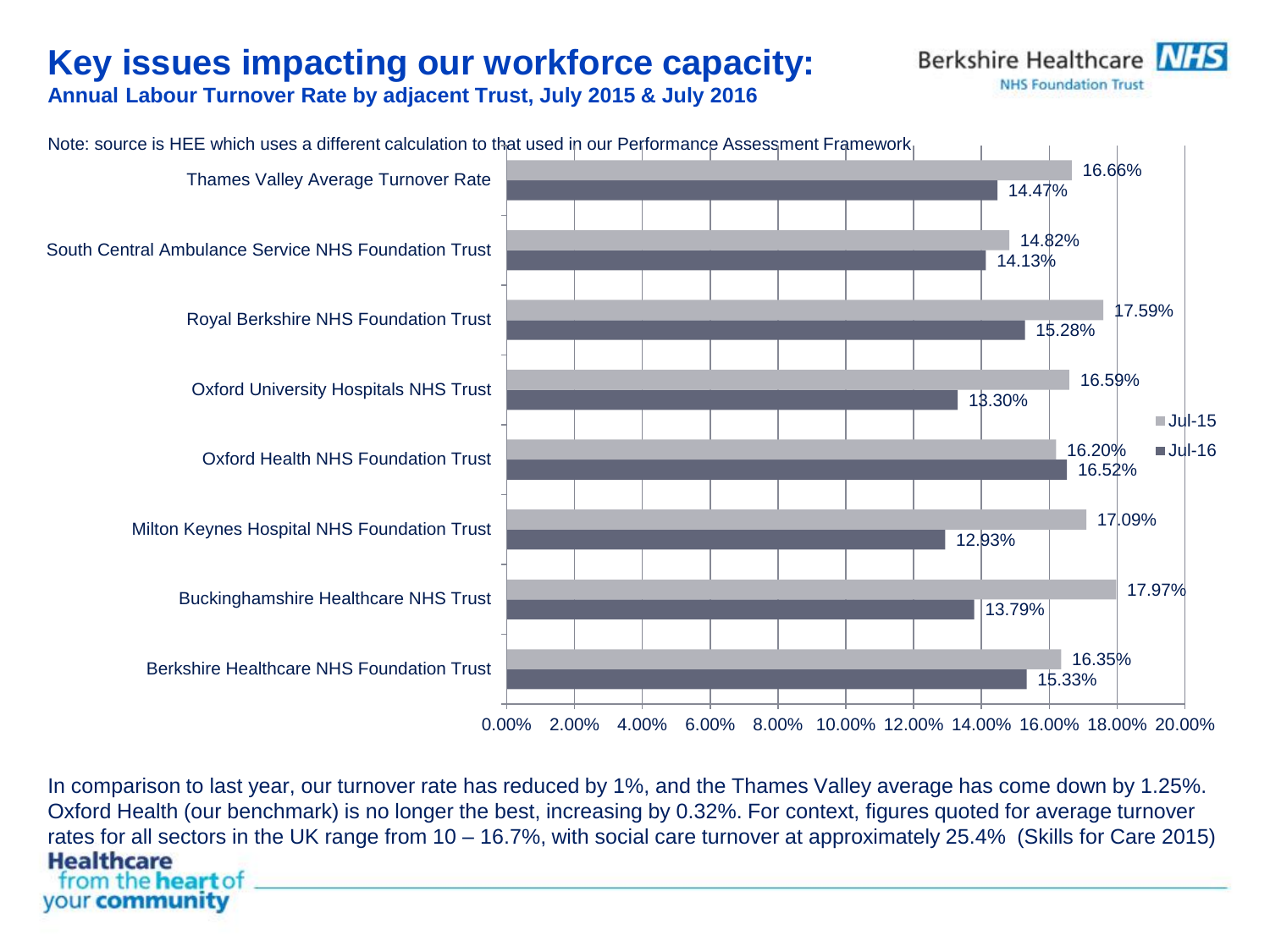# **Key issues impacting our workforce capacity:**

**Berkshire Healthcare NHS Foundation Trust** 

**Sickness absence across the Trust by staff group**



Unlike turnover data, there is no comparator data available for sickness absence for our neighbouring trusts.

As at August 2016, sickness absence for the Trust was 0.56% above the target of 3.5%. The top reason for sickness absence for all groups excepting medical staff is anxiety / stress and depression. Back problems / MSK are the second and third most frequent reasons for qualified and non-qualified nursing staff taking sick leave. The sickness absence rate for the English NHS 2014 – 15 was 4.25%, with Ambulance Trusts at over 6% and CCGs at under 3%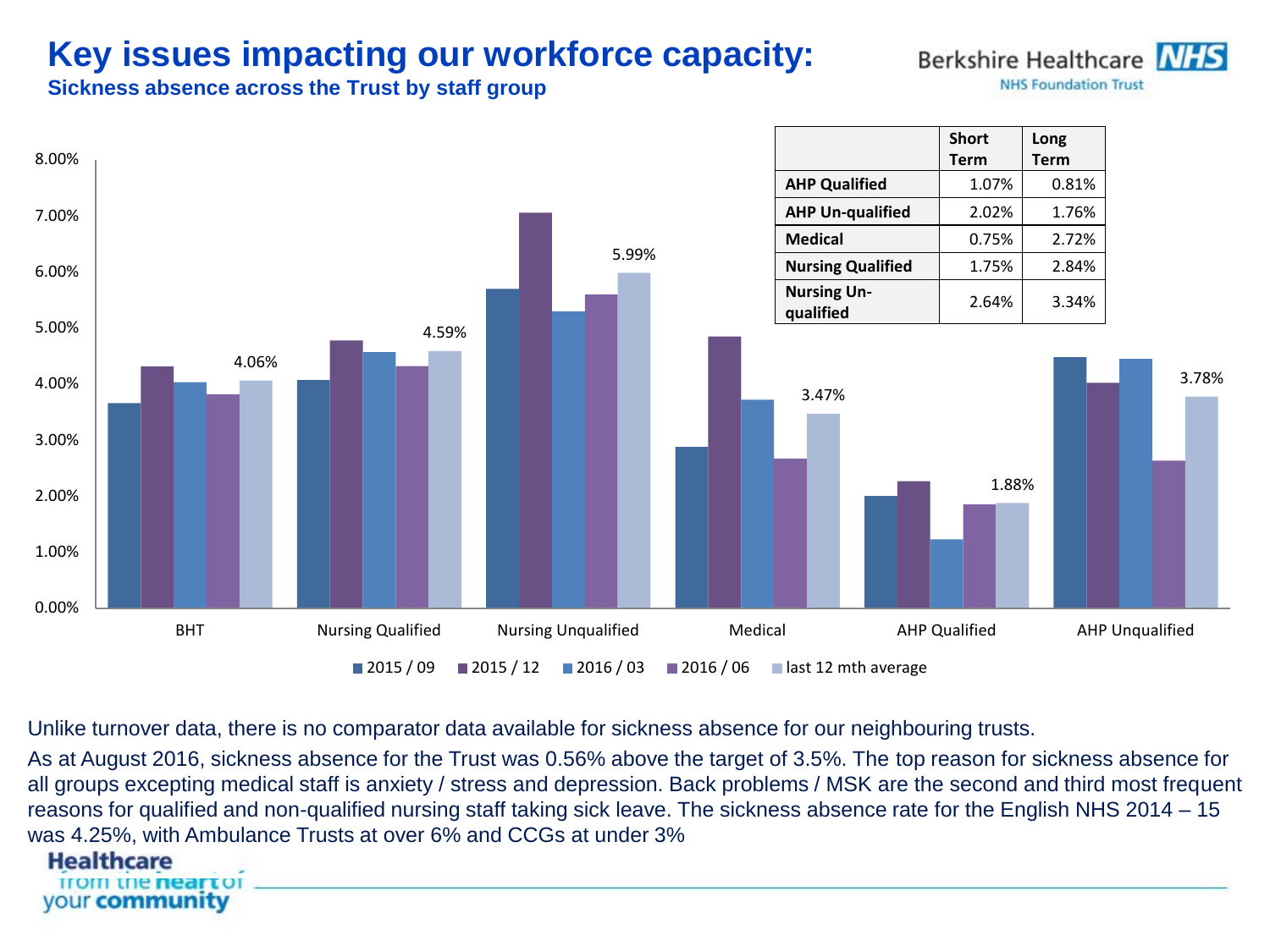### **Key issues impacting our workforce capacity:**

**Staff Vacancies – areas of concern** 

### **Nursing vacancies:**

Mental Health Band 5 ( particularly in adult acute inpatient wards and Berkshire Adolescent Unit) Community Band 5

**Allied Health Professionals:** Band 5

### **Medical Staffing:**

Mental health inpatient services WestCall (Out of Hours service) GPs

The above staff groups/bands consistently represent our highest % vacancy levels.

NHSI workforce report on clinical staff shortages published in February 2016 highlights 3 key drivers of nursing staffing shortfalls:

- Demand has risen rapidly and is outstripping supply
- Nurse demand has risen partly because of increased activity, but also as a result of safe staffing
- Providers have responded to the supply shortage in large measure by hiring agency workers driving up agency costs
- Improvements in providers' productivity have moderated the additional demand for nurses and the increase in agency spend

The drivers of nursing staffing shortfalls highlighted by NHSI are reflected in our experience as an organisation: We have benefited from commissioner investment in key services, which has driven additional recruitment; We have calculated safe staffing levels in our community and mental health inpatient services, linked to acuity and complexity of patient needs;

Our spend on agency staffing rose in order to meet commissioner targets related to specific investments/contract requirements, as well as to ensure provision of safe services.

Our operating environment is highly competitive because of:

- High housing costs
- Low levels of unemployment in the Thames Valley
- Proximity of other Trusts and Independent Sector Providers, some of whom are offering additional payments, higher banding and/or other incentives

There are uncertainties as a result of the referendum outcome to leave the European Union. We will encourage the EU nationals ( at least 260 individuals) who work for us to continue to do so, and will draw on examples of good practice to guide our work.

We have successfully implemented our Organisational Development Strategy, increasing staff engagement year on year. However, we recognise that this is not driving down vacancy rates and therefore our Workforce Strategy will incorporate a range of actions to achieve our goals.

**Healthcare** from the **heart** of your community

### Berkshire Healthcare NHS **NHS Foundation Trust**

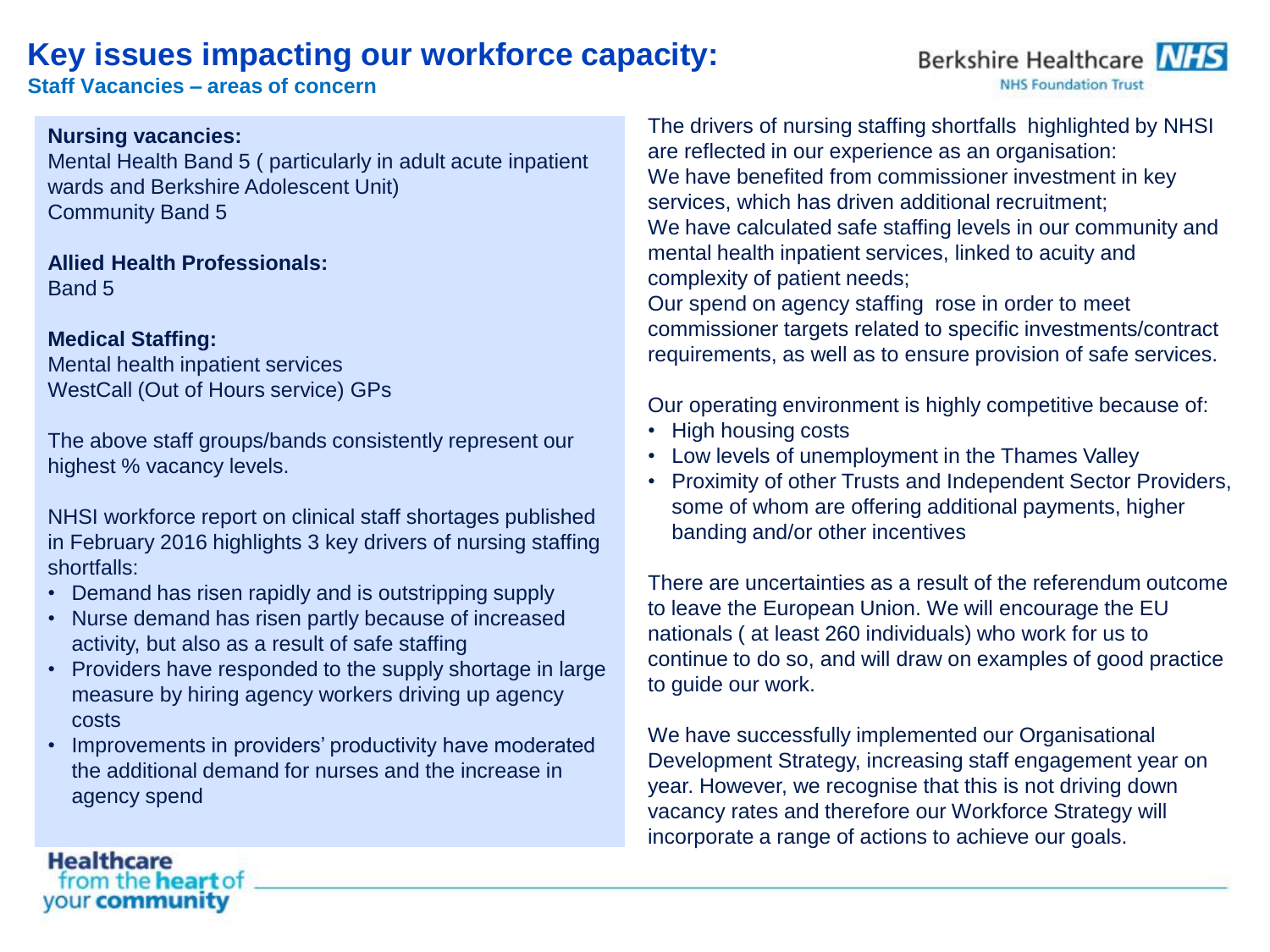# **What are we doing** *now* **to address shortfalls in staffing levels?**

**Good housekeeping – ensuring we use our existing staffing resource as effectively as possible includes a number of key components:** 

### **Safe Staffing**

We have a clear definition of how many nurses and care staff should be working on our hospital wards at any one time. These are calculated using nationally recognised tools and take into account the number of beds on a ward and the type of care needed. (*Note: we are working on the way that skill mix can be incorporated into these definitions without compromising patient safety )*

### **Sickness absence management**

In place across our services and led by Locality Senior Management Teams supported by their HR Manager and detailed sickness absence data. To reduce long term sickness, we have piloted and rolled out a fast track physiotherapy service to reduce sickness due to MSK and back problems. Absence due to stress and anxiety is being tackled through increased training for staff and managers in how to identify the signs early and reduce risks. Our Health and Wellbeing plan aims to improve mental health and increase physical activity of all staff.

#### **Healthcare** from the **heart** of your community

### **Minimising recruitment turnaround times**

Recruitment turnaround data is shared regularly with locality senior management teams, and action taken to maintain a high level of performance. A particular focus is on re-advertising rates, to ensure this is appropriate and that other options are explored where possible.

Berkshire Healthcare **NHS Foundation Trust** 

### **Better resource planning and utilisation of our permanent and temporary workforces**

*E-rostering* is being rolled out to plan and by 31/3/2017 will enable effective allocation of 2600 staff. The system drives best practice in resource planning, and with timely management information enables utilisation of permanent staff and minimise the use of temporary staff, ensuring:

- effective management of staff establishments, driving efficiencies across all services
- safe and appropriate staffing for all units using fair and consistent rosters, within available budget
- minimising of clinical risk associated with the level and skill mix of clinical and non-clinical staffing levels
- safe staffing of services to meet demand
- improved monitoring of sickness and absence by services, identifying unwarranted variation, trends and priorities for action
- improved planning of study days, annual leave and other nonpatient care working days (un-availability)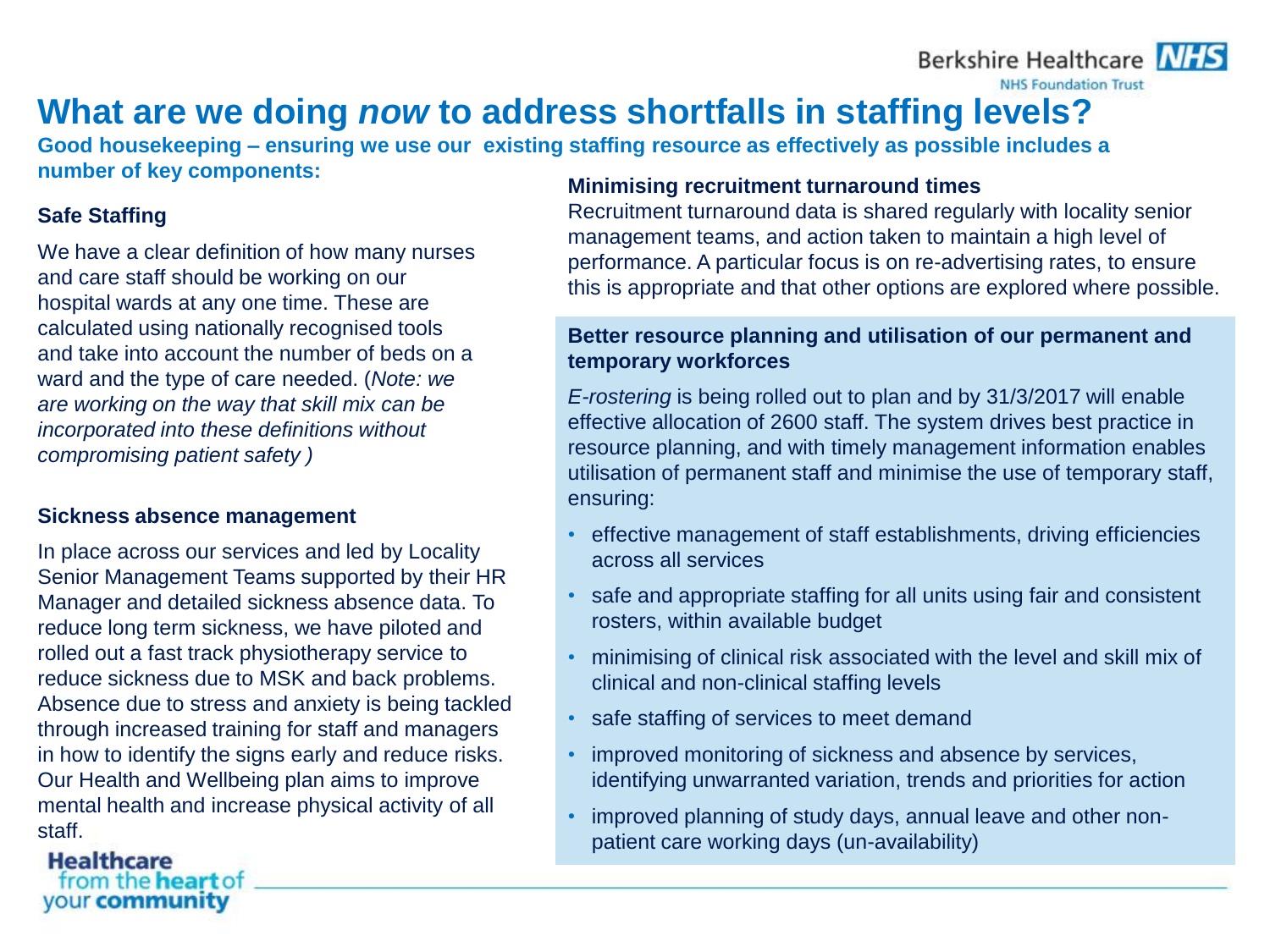Berkshire Healthcare N/ **NHS Foundation Trust** 



**Focus on recruitment and retention of available staff**

#### **Establishing a central bank of staff**

We are build a temporary workforce (many of whom have substantive contracts with us) through NHSP. 51 new staff joined the bank in September, and approximately 2000 shifts per week are being put on the new centralised system across all nursing groups, therapy staff, facilities, admin and clerical and corporate staff. The timely management information provided by NHSP enables better decision-making about temporary staff – both bank and agency

### **Converting student nurses to permanent staff**

A campaign has been developed to attract as many final year student nurses to become permanent members of our staff as we can. This will be launched in January 2017

### **Dedicated expertise in resourcing and retention**

We have appointed a Head of Resourcing and Retention who started at the beginning of October, to be joined by an additional post later this year. This will bring expertise to bear in the recruitment of hard to fill vacancies, ensuring an evidence based approach to advertising methods, the use of financial incentives, relocation packages, possible use of introduction payments and the design of recruitment related website pages

### **Recruiting regular bank and agency staff to permanent posts**

Our Agency Programme is closely monitoring the opportunity to encourage Bank or Agency staff who we use on a regular basis to join us on a permanent basis. This needs to be handled in an honest and transparent way that does not breach the terms and conditions agreed with NHSP and framework agencies or undermine the trust required of both sides.

### **Testing use of financial incentives to improve recruitment to hard to fill vacancies**

We have piloted the use of financial incentives in three services (Campion Unit and Sorrel Ward at Prospect Park Hospital, and the joint Berkshire Healthcare/Frimley Health Respiratory team). The pilots were evaluated as neither successful nor affordable. The level of payments offered ranged from £2,000 to £3000 and matched the market place offering. However, by the end of the pilots, the market offering had risen considerably and to unaffordable levels.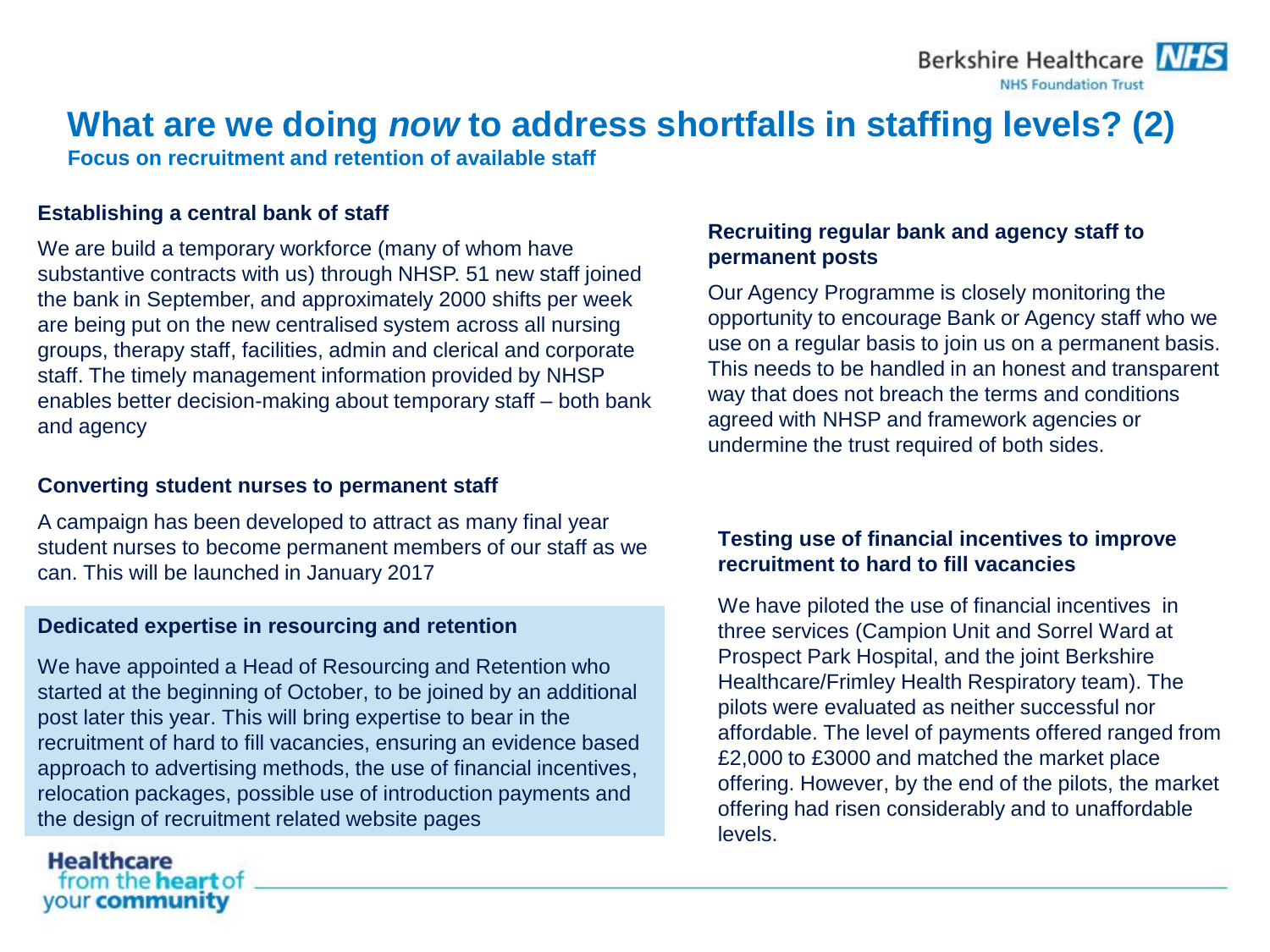### Berkshire Healthcare NHS

**NHS Foundation Trust** 



### **What are we doing** *now* **to address shortfalls in staffing levels? (3)**

**Changing our skill mix and participating in system wide work**

### **Prospect Park Hospital Improvement Programme – the Workforce Project**

This project represents a step change in addressing workforce capacity as part of a wider programme of work to achieve our service objectives for patient care and use of resources.

Staffing is one of six elements in the programme and is targeted with reducing the level of vacancies to a maximum of 10% overall and max 20% for any ward; reducing turnover by 5% to a maximum of 15% overall and reducing the reliance on agency staff.

The project steering group includes senior inpatient managers, clinicians , finance and dedicated HR support. Initial objectives are:

- Recruitment of new Band 6 roles to enable more Band 5 staff to remain with us and develop their clinical leadership capability
- Recruitment to new Band 4 roles from a wider pool of applicants
- New arrangements for staffing our Place of Safety

Our project plan includes medium – longer term actions on recruitment, retention and skill mix.

### **Skills mix changes**

Band 3 OTs have been introduced to all wards at Prospect Park Hospital in recognition of evidence regarding reduced incidents, observation levels and length of stay.

Development of a Nursing Associate role in partnership with Oxford Health.

Job rotations for Allied Health Professionals with the Royal Berkshire Hospital as a means of providing career development are already in place, with agreement in principle to expand these.

Slough locality has introduced a Band 3 role with responsibilities across OT, Physiotherapy and Nursing

### **Community Nursing Review**

We are reviewing the current Community Nursing model with commissioners, to develop a redesigned model aligned with integration plans across Primary, Secondary and Social Care as part of the Frimley Sustainability and Transformation Plan and New Vison of Care Programme. Similar discussions are beginning with Berkshire West and both will be informed by the Connected Care programme, and the Local Digital Roadmap implementation.

### **Building training capacity in partnership**

We are exploring opportunities to increase the number of local training places available for nurses.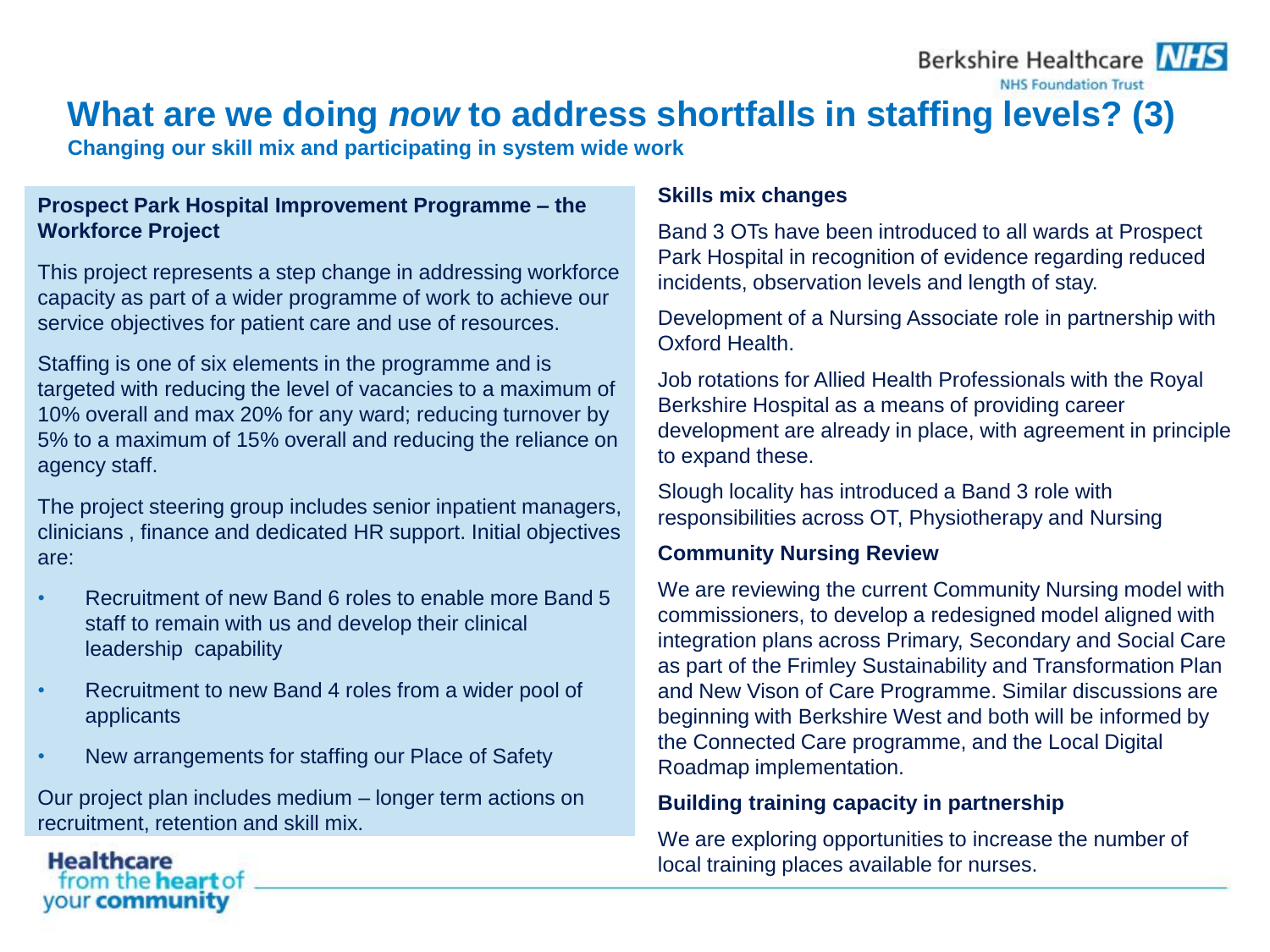

# **Current medium and longer term actions**

**to improve attraction and retention**

**Healthcare** 

from the **heart** of your community

### **Workforce planning - - the start of our journey**

In 2015, through a Health Education Thames Valley funded project, we prioritised four key areas for development of workforce plans and an approach to workforce planning.

The fours areas selected were facing severe workforce capacity challenges. They were MH Inpatients, Community Nursing, Community Mental Health Teams and Crisis Resolution Home Treatment Team.

With support from an external workforce planning expert and the University of West London, the four services followed a structured approach to data gathering and analysis, and developed an action orientated workforce plan.

The workforce plans were reviewed by a multi-disciplinary group of directors (operational and corporate services) who the nine attraction and retention projects as Trust-wide priorities.

Inevitably, implementation of the workforce plans has been required alongside competing priorities. However, the project was a useful start in developing a workable, shared approach to workforce planning: information, analysis and terminology. It also demonstrated the minimum time requirement place on service managers and the value of (external) workforce planning expertise.

### **Our Nine Identified Attraction & Retention Projects**

- 1. Develop and implement a social media strategy
- 2. Plan and run Open Days; attend Recruitment Fairs and develop supporting promotional materials and administrative back-up
- 3. Optimise the number of student nurses and AHP's recruited and appointed to Band 5 vacancies
- 4. Reduce turnover in new starters by improving their 'onboarding' experience and building early engagement and loyalty
- 5. Test / develop business case for international nurse recruitment
- 6. Develop case for financial incentives to attract and retain staff
- 7. & 8: For MH and CHS (separately), review and define career pathways, roles, job rotation; continuous professional development routes with appropriate pay progression
- 9. Attract and retain retired nurses affordably

These projects are being / will be led by senior managers and supported by the Head of Resourcing and Retention. They are shown in diagrammatic form on the next slide alongside the different career stages where we expect to see an impact.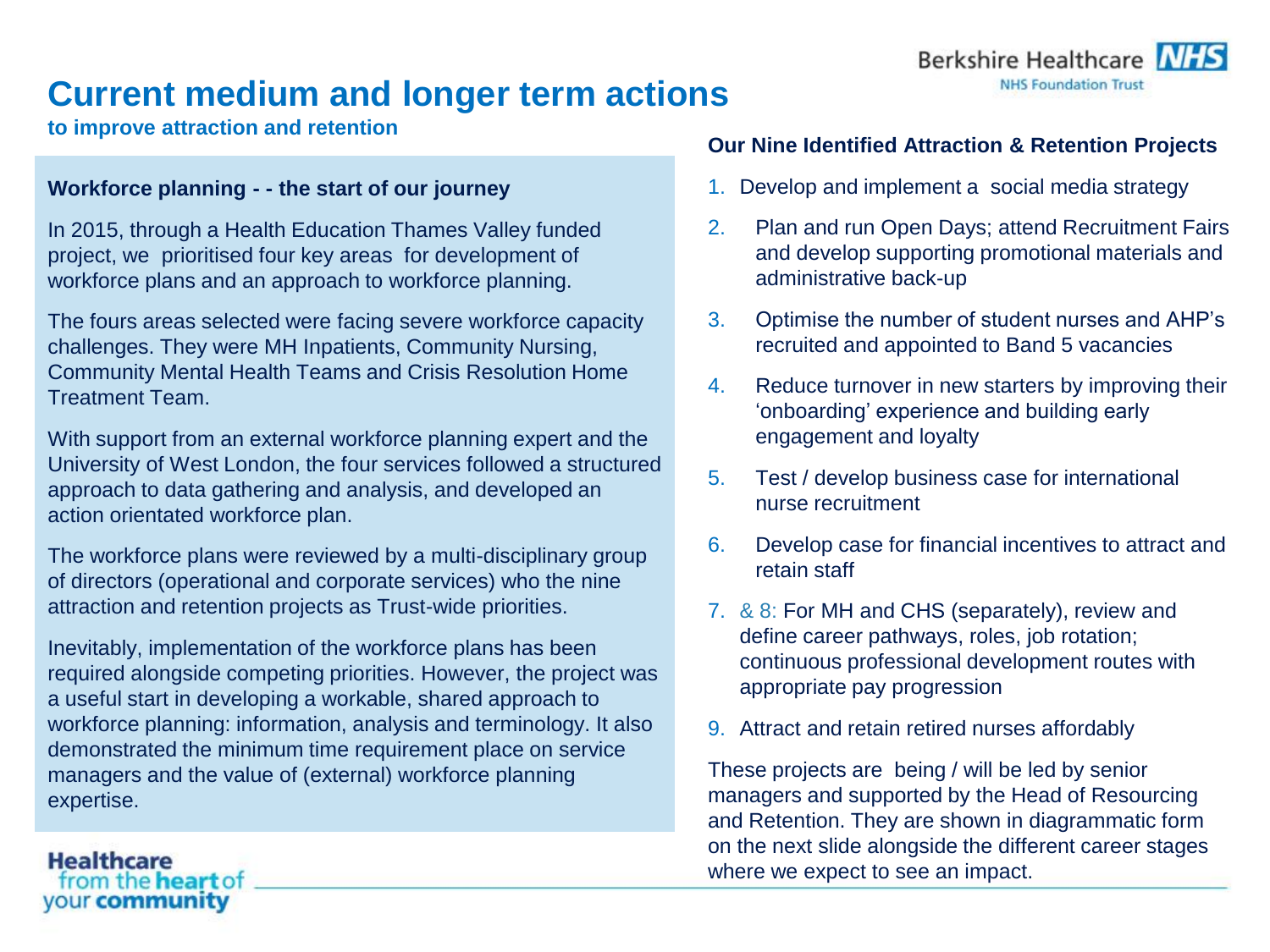### **Current medium and longer term actions**

**How the current projects target candidates for hard to fill vacancies at different stages in their careers**

- 1. Develop and implement **social media strategy** to raise Trust profile as a great organisation and employer
- 2. Plan and run **Open Days**; attend **Recruitment Fairs;** develop **database /network of potential applicants / staff**



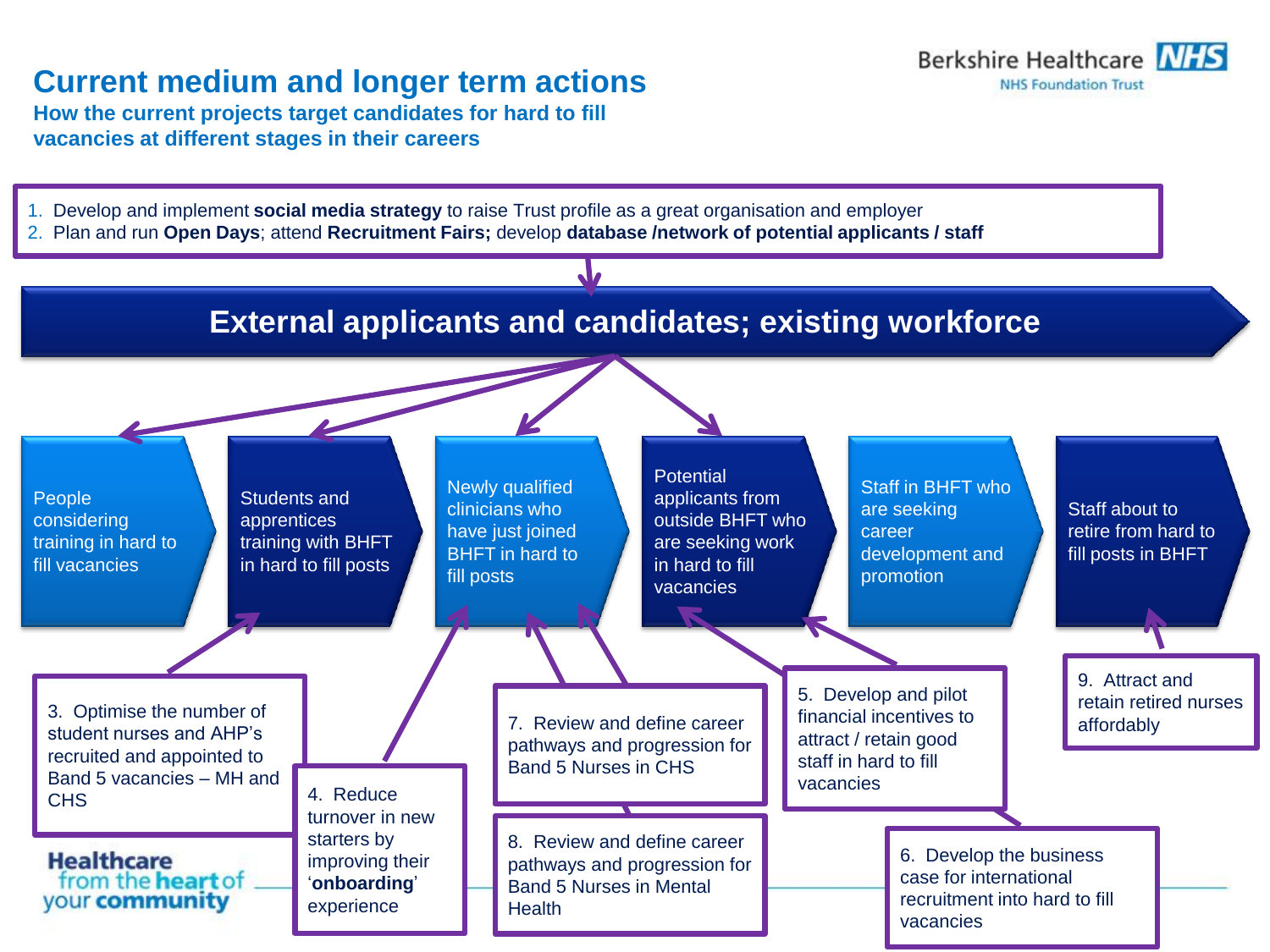### **Contribution of other medium/ longer**

**term initiatives to recruitment and retention**

**Workforce Race Equality Standard Action Plan System Workforce Initiatives Equality Delivery System 2 action plans Development of digital capability Clinical Education funding and training plans Career development focus** 

### **External applicants and candidates; existing workforce**

The introduction of the Apprenticeship levy in 2016/17 and the removal of bursaries for student nurses/AHPs means that it may be harder to attract people into the qualified nursing "supply pipeline". Actions to mitigate this risk are being developed and include:

- Further development of Band 4 roles and Higher Apprenticeships
- Strengthened links with FE colleges and offering student placements
- System initiatives to collaborate rather than compete for scarce candidates
- Development of roles requiring digital capability and career progression

Staff in BHT who are seeking career development and promotion

**Better career planning guidance and conversations.** Supporting managers and staff and piloting easy access "surgeries".

Berkshire Healthcare N/ **NHS Foundation Trust** 

**Fair and consistent access to – CPD (Continuous Professional Development)**  An online facility for application and approval of CPD to be more transparent and fair

**Equality of opportunity to on the job development.** Greater visibility/access

**System initiatives supporting local retention of staff**

**Development of digital capability of existing staff** as part of Connected Care and Local Digital Roadmap implementation

**Healthcare** from the **heart** of your community

People considering training in hard to fill vacancies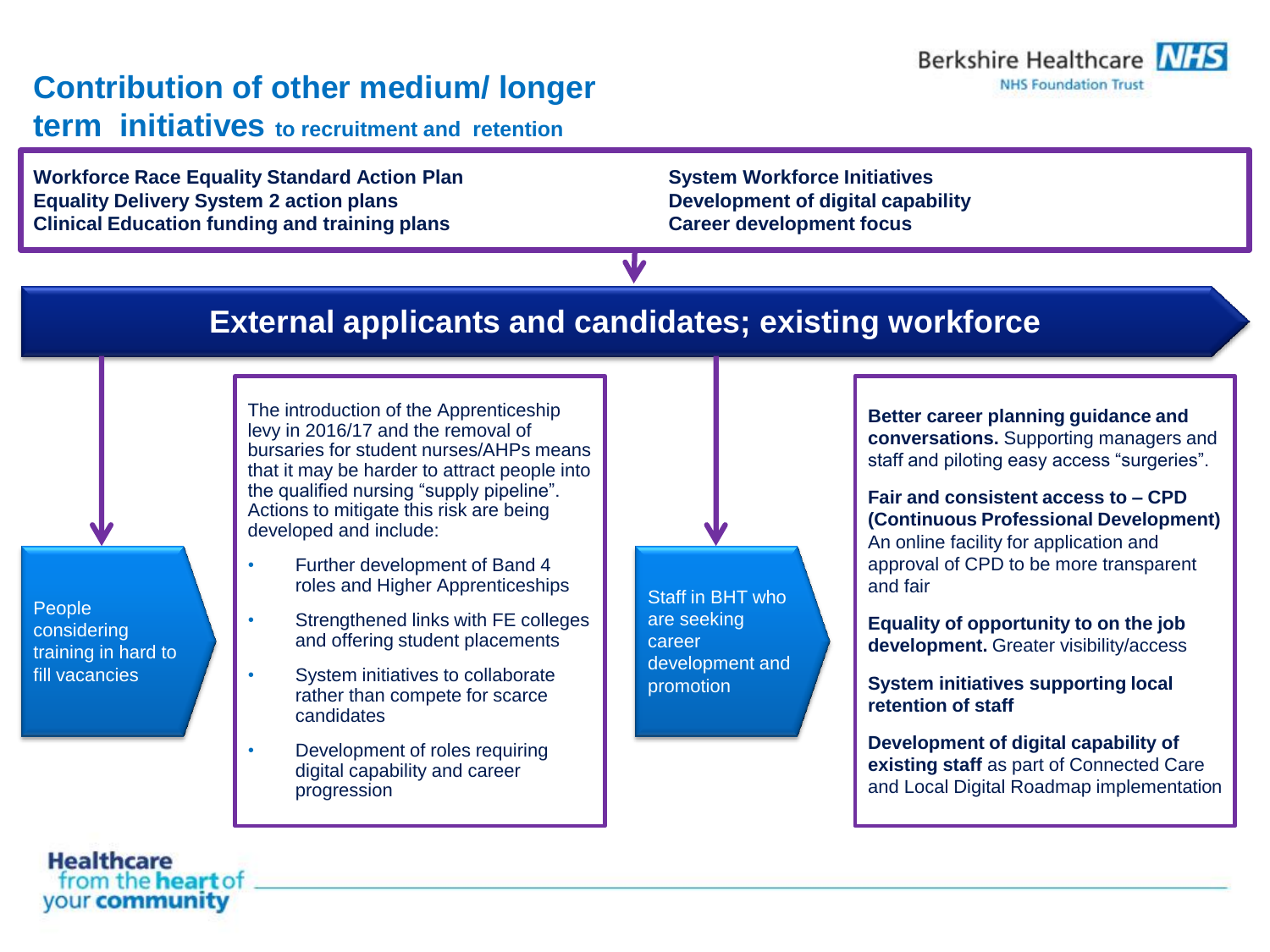

# **What are we targeting in terms of improved workforce capacity and performance?**

At a headline Trust level, our existing targets will be maintained. They reflect levels which if exceeded should and do flag concern about the stability of the workforce:

- Gross vacancies: Current target is 10% (i.e. one in ten posts is not filled). This is our primary measure of workforce capacity
- Secondary metrics (reflecting root causes of gross vacancies) are: turnover (15%, the equivalent of 500 to 550 people or 1 in 6 people leaving us; recruitment turnaround (55 days); sickness absence (3.5%)

However, we will also set specific targets by service, prioritising known hotspots and:

- Set initial targets based on a *preliminary* analysis of root causes and estimates of improvements required. These will be refined as the effectiveness and cost of interventions is assessed
- Use Service intelligence to base final targets on a sustainable service model, i.e. a RAG-rated system where achievement against target reflects risk to the service
- Use stretch targets: to drive a 'step change' in our practices how we recruit, develop, manage and retain staff; how we design jobs
- Benchmark our targets to keep pace with competing employers

**Healthcare** 

from the **heart** of your community

### **Factors influencing target setting by service area:**

- Validation of current % gross vacancy and whole numbers of posts vacant
- Identification of demand pressures and efficiency opportunities which may exist, including enhanced use of technology and evidence regarding optimal service models
- Consideration of quality risks and opportunities for service redesign informed by Quality Improvement methodology and system based solutions working in partnership with other organisations (including community and voluntary sector)
- Analysis of existing versus planned skill mix
- Identification of realistic timescale for recruitment ( informed by knowledge of turnover, previous numbers of applicants, numbers of people completing training courses and lead in times for training)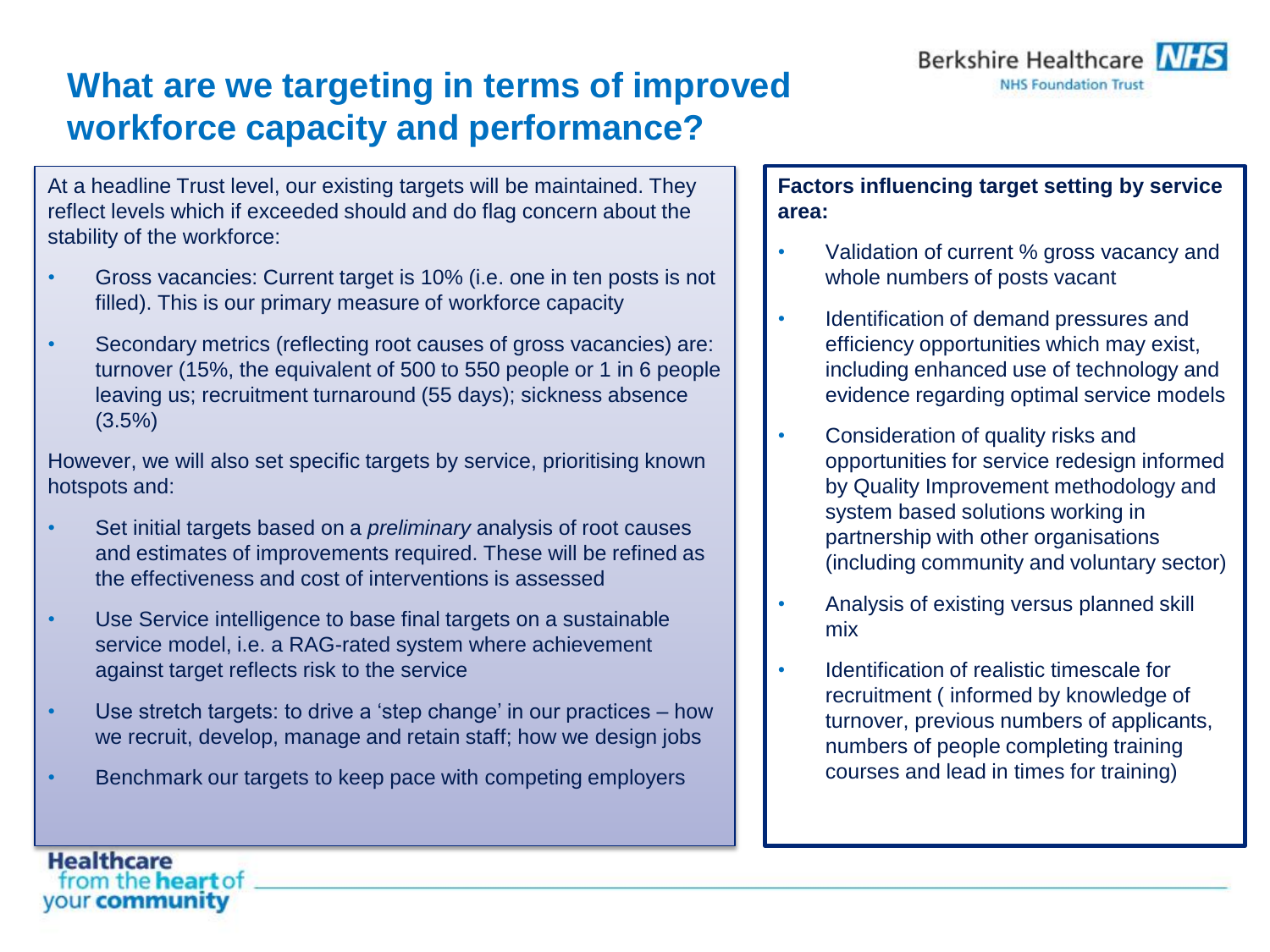# **When should our strategy deliver results?**

your community

**Summary of initiatives to address shortages identified and timing of anticipated benefit**



# **2021 and beyond**

**Berkshire Healthcare** NHS **NHS Foundation Trust** 

> **Promote the supply of staff in to Health and Social Care as a whole system**

- Providing training for local people to join our workforce
- Working with local health and social care partners/ education and local business to provide educational infrastructure for local training
- Responding effectively to changing use of technology to deliver services by training staff and investing in digital capability
- Increasing number/range of partnerships to provide career development for staff and ensure availability of required skills to deliver outstanding quality services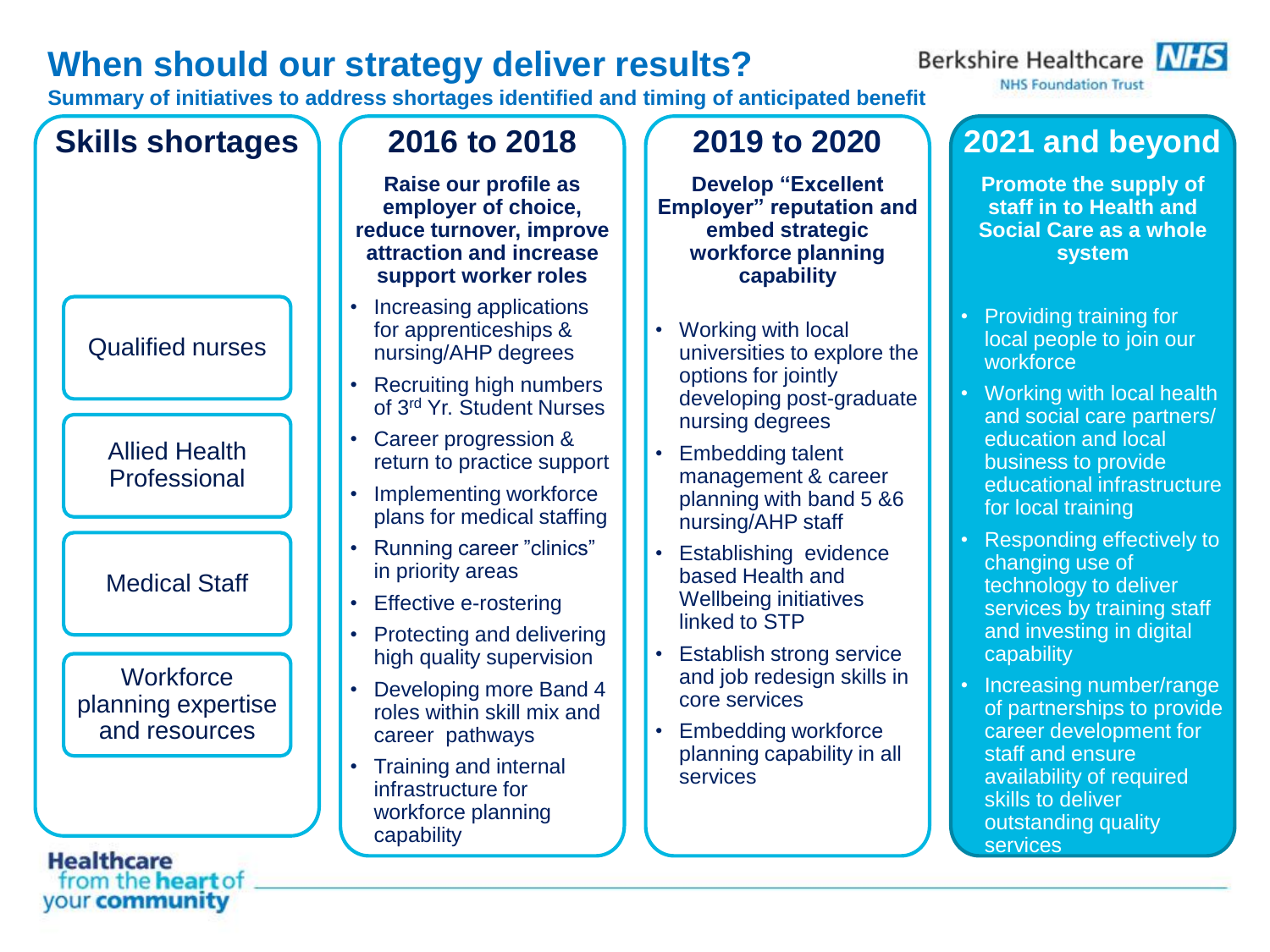

# **Building our strategic workforce planning capability**

**An approach aligned with the NHS direction of travel**

**We have recognised the need to build on the implementation of our Organisational Development Strategy – with a rigorous focus on recruitment, retention and skills mix initiatives, while building our workforce planning capability and processes**

### **Securing the right additional expertise:**

- Immediate expertise through a temporary resource to provide required capacity and capability
- Drawing on high level external expertise to inform developing plans
- Build on existing workforce planning capabilities : workforce planning processes, workforce information, benchmarking data,
- Investing in training for key targeted staff

### **Establishing clear governance:**

**Healthcare** 

from the **heart** of your community

A workforce planning steering group, including Operations, Finance, Quality, Learning & Development, HR and Temporary Staffing reporting to the Business and Strategy Executive

Workforce Planning Groups for major service areas: Community Nursing/Community Health Services; Community Hospitals; Prospect Park Hospital; Community Mental Health Services; Children's Services; Learning Disability Services.

Explicit role and responsibilities of Operational Managers, and corporate services to achieve workforce targets and for prompt escalation of risks.

### **Ensuring strong links with service improvement, redesign and transformation:**

Developing the right approach to facilitate delivery in line with the Quality Improvement (QI) Programme

Alignment with system wide initiatives where this provides added value.

Supporting our response to new NHSI selfcertification requirements regarding use of agency staff which are that:

- The Board and Executive adequately support staff in designing innovative solutions to workforce challenges, including redesigning roles to better sustain services and recruiting differently
- The Board takes an active involvement in workforce planning and is confident that planning is clinically led, conducted in teams and based on solid data on demand and commissioning intentions.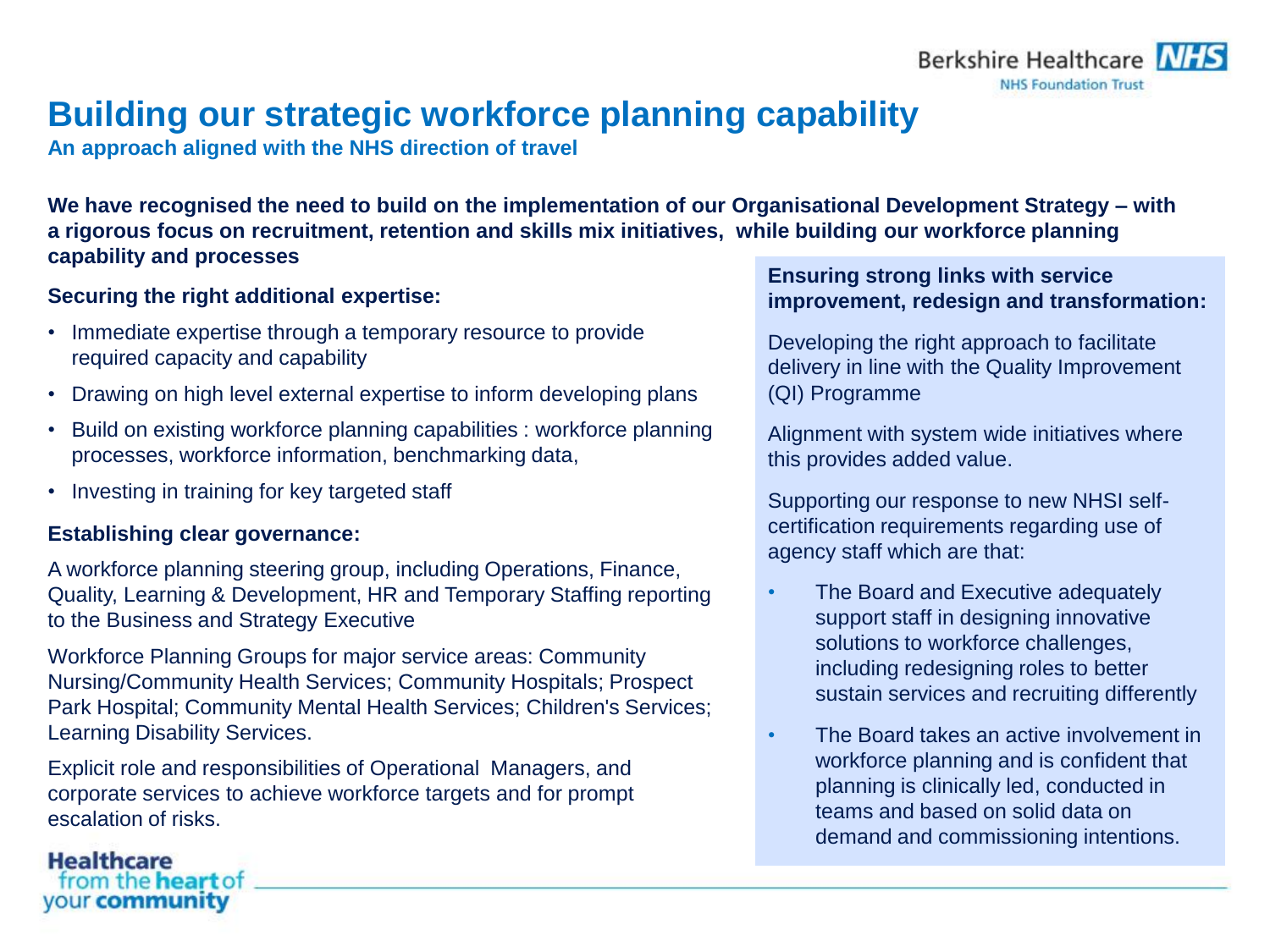

# **Proposed implementation plan: workforce planning**

| 2016/17 Strategy Implementation                                                            |                                   |                 |                               |            |              |            |                 |                 |
|--------------------------------------------------------------------------------------------|-----------------------------------|-----------------|-------------------------------|------------|--------------|------------|-----------------|-----------------|
| <b>INITIATIVE</b>                                                                          | <b>Responsible</b><br><b>Body</b> | <b>Execlead</b> | <b>Responsible</b><br>officer | <b>RAG</b> | <b>Start</b> | <b>End</b> | <b>Revised</b>  | <b>Duration</b> |
| (Activity Gateway)                                                                         |                                   |                 |                               |            |              |            | <b>End Date</b> | (days)          |
| Strategic Goal 3: be the provider of choice for people who use and commission our services |                                   |                 |                               |            |              |            |                 |                 |
| <b>STRATEGIC WORKFORCE PLANNING</b>                                                        | <b>TBD</b>                        | Bev Searle      | Johnson                       |            |              |            |                 |                 |
| <b>Trust Board approval of workforce strategy</b>                                          |                                   |                 |                               |            | 13/12/16     | 13/12/16   |                 |                 |
| Build strategic workforce planning capability                                              |                                   |                 |                               |            |              |            |                 |                 |
| Establish a Workforce Planning Steering Group                                              |                                   |                 |                               | Green      | 01/01/17     | 31/01/17   |                 | 31              |
| Establish an (in-house) workforce planning team                                            |                                   |                 |                               | lGreen     | 01/01/17     | 28/02/17   |                 | 59              |
| Train service managers in workforce planning principles                                    |                                   |                 |                               |            | 01/02/17     | 28/02/17   |                 | 28              |
| and techniques                                                                             |                                   |                 |                               |            |              |            |                 |                 |
| Pilot deep dive review of workforce capacity and                                           |                                   |                 |                               |            |              |            |                 |                 |
| capability in most at risk Service(s)                                                      |                                   |                 |                               |            |              |            |                 |                 |
| Identify and prioritise services to be reviewed                                            |                                   |                 |                               |            | 01/01/17     | 31/01/17   |                 | 31              |
| Estabish workforce planning teams for each service area                                    |                                   |                 |                               |            | 01/01/17     | 31/01/17   |                 | 31              |
| Brief / train teams                                                                        |                                   |                 |                               |            | 01/01/17     | 28/02/17   |                 | 59              |
| Gather and analyse workforce information                                                   |                                   |                 |                               |            | 01/02/17     | 28/02/17   |                 | 28              |
| Run workforce planning workshop                                                            |                                   |                 |                               |            | 01/03/17     | 31/03/17   |                 | 31              |
| Develop, review and sign-off strategic workforce plan for                                  |                                   |                 |                               |            | 01/03/17     | 31/03/17   |                 | 31              |
| Service                                                                                    |                                   |                 |                               |            |              |            |                 |                 |

**The Workforce Planning Steering Group – multidisciplinary group of senior managers and clinicians – will monitor the effectiveness of the Attraction and Retention programme**